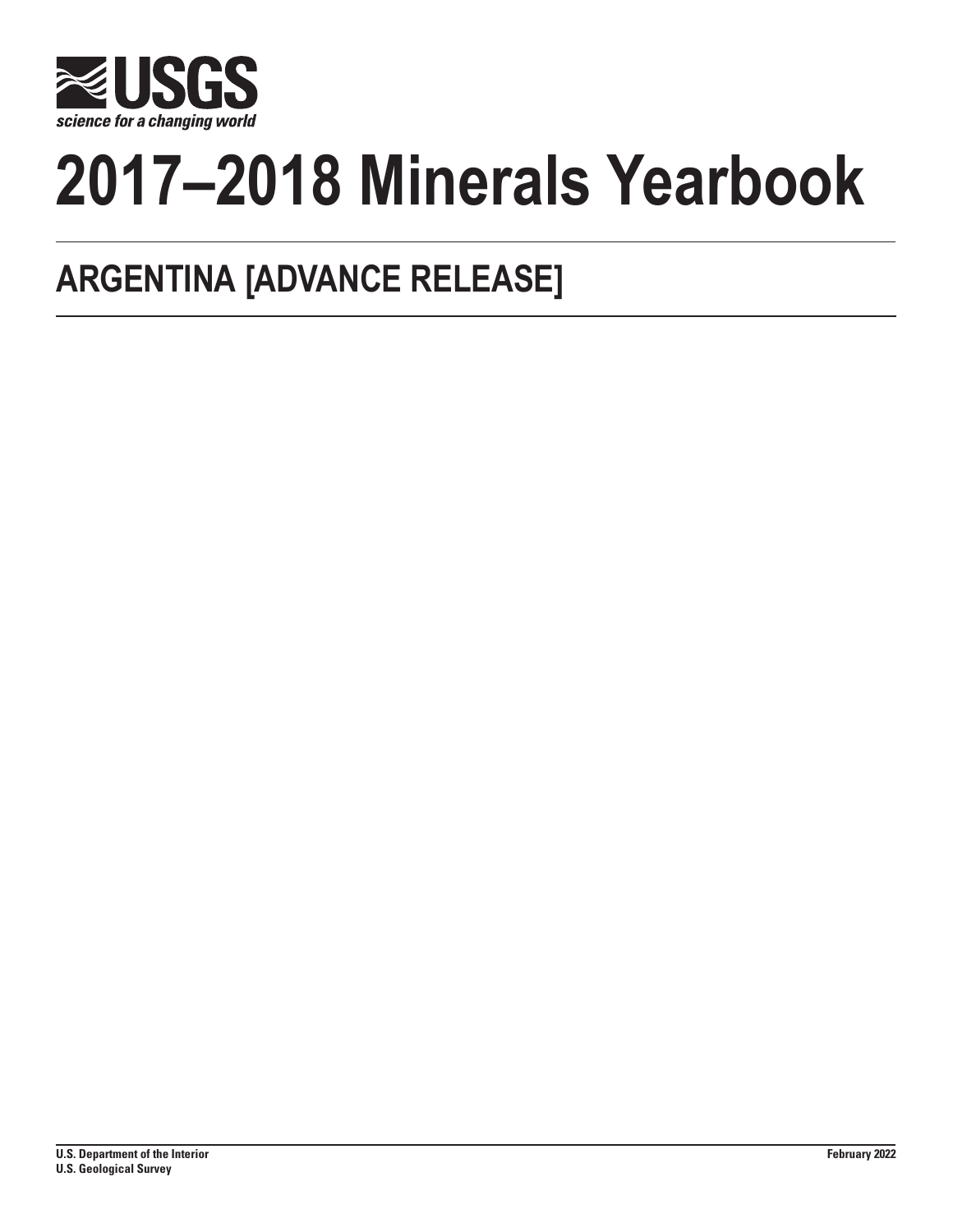## **The Mineral Industry of Argentina**

### By Jesse J. Inestroza

#### **Note: In this chapter, information for 2017 is followed by information for 2018.**

In 2017, Argentina was the world's 21st largest economy and the 2d largest in South America. The Argentinian economy recovered during the year with a 2.8% growth of the real gross domestic product (GDP); the country's nominal GDP was \$643 billion. Argentina's national Government and Provincial governors signed a Federal mining agreement to harmonize taxes and regulations in order to attract foreign direct investment (FDI) to the country's mineral sector. The agreement, which still needed approval from Congress, called for the creation of a new national mining information database and a unified mining register, as well as a new regime on royalties to be paid to individual Provinces. The agreement would set a 3% ceiling on royalties that mining companies pay to Provinces. A proposed second provincial tax, capped at 1.5%, would be allocated to fund mining infrastructure in the country. The new agreement was expected to create about 125,000 new mining jobs across the country (Presidencia de la Nación, 2017; SNL Metals & Mining, 2018a).

The mineral sector of Argentina continued to be dominated by the production of aluminum, boron, cadmium, copper, crude petroleum, gold, iron and steel, lead, lithium, molybdenum, natural gas, silver, and zinc. In 2017, Argentina was estimated to be the world's fourth leading producer of lithium (not including United States production), accounting for 8% of world production, after Australia (58%), Chile (21%), and China (10%); and a major producer of boron. Argentina was not a globally significant producer of mineral fuels in 2017, although it is estimated to have the second largest shale gas reserves in the world (EY, 2017, p. 17; Crangle, 2019; Jaskula, 2019).

#### **Minerals in the National Economy**

In 2017, the value added to the nominal GDP by the mining and quarrying sector (including hydrocarbons) was about 3.0%, or \$19.1 billion. The country's manufacturing sector accounted for 13% of the total GDP, and the construction sector, 4.1%. The mining and quarrying sector employed more than 81,000 workers. Large-scale mining companies accounted for 83% of the total number of people employed in mining and quarrying. About 72% of those employed in the sector held direct jobs in the petroleum and natural gas industries (Comisión Económica para América Latina y el Caribe, 2018a; Ministerio de Trabajo, Empleo y Seguridad Social, 2018).

In 2017, Argentina's overall FDI inflows increased significantly to \$11.5 billion compared with \$3.3 billion (revised) in 2016 owing in part to a larger volume of reinvested earnings. China's Shandong Gold Mining acquired a 50% interest in the Veladero gold and silver mine from Barrick Gold Corp. of Canada for a total investment of \$960 million. The Veladero Mine was located in the Province of San Juan. In the lithium sector, China's largest integrated lithium producer,

GFL International Co. Ltd., a wholly owned subsidiary of Jiangxi Ganfeng Lithium Co. Ltd. (Ganfeng Lithium), completed an investment agreement with Lithium Americas Corp. to provide as much as \$172 million in financing for the Cauchari-Olaroz lithium brine project. The project, which was located in the Province of Jujuy, was being developed by Lithium Americas through a joint venture with Chilean lithium miner Sociedad Química y Minera de Chile S.A. (SQM). Ganfeng Lithium became Lithium America's largest shareholder (Comisión Económica para América Latina y el Caribe, 2018b, p. 30, 50; Lithium Americas Corp., 2017a).

Latin America continued to be a significant target for nonferrous metallic mineral exploration in 2017. Argentina's mineral exploration budget increased by 14% to almost \$160 million, making it the fifth-ranked country in exploration expenditure in Latin America. Argentina followed Chile (\$607 million), Peru (\$515 million), Mexico (\$500 million), and Brazil (\$260 million) in exploration expenditures. In 2017, Argentina's mining industry's budget for lithium exploration totaled \$19 million or 12% of the total global lithium budget of \$157 million. Latin America had the largest global lithium budget of \$42.7 million, which was 41% higher than in 2016 (SNL Metals & Mining, 2018b, c).

#### **Government Policies and Programs**

The legislative framework for the mineral sector in Argentina is provided by the Mining Code Law No. 1919 of 1886. The mining law is based upon the principle that all mineral deposits are owned by the Government. Argentina's Secretaría de Minería de la Nación [Mining Secretariat] is responsible for proposing and implementing Federal mining policies. The Servicio Geológico Minero Argentino [Geological and Mining Service of Argentina] (SEGEMAR) is the scientific and technical organization responsible for the generation and dissemination of geologic, technical, mining, and environmental information, which facilitates the sustainable development of the country's natural resources. The mining code creates the legal framework for agreements between the Government and mining companies through the issuance of exploration permits or mining concessions. Mining rights are given in perpetuity if the annual tax is paid and investments are made for each stage of the mining activity. The country is divided into 23 Provinces grouped into 5 Regions. Provinces have their own enforcement authorities that control mining activities within their respective geographic boundaries (Ministerio de Energía y Minería, 2017a, p. 11, 14, 40; Ministerio de Justicia y Derechos Humanos, 2017).

Argentina's Dirección Nacional Minería [National Mining Directorate (DNM)] oversees the administration, development, and promotion of mining and mining investment. The DNM is one of the departments administered by the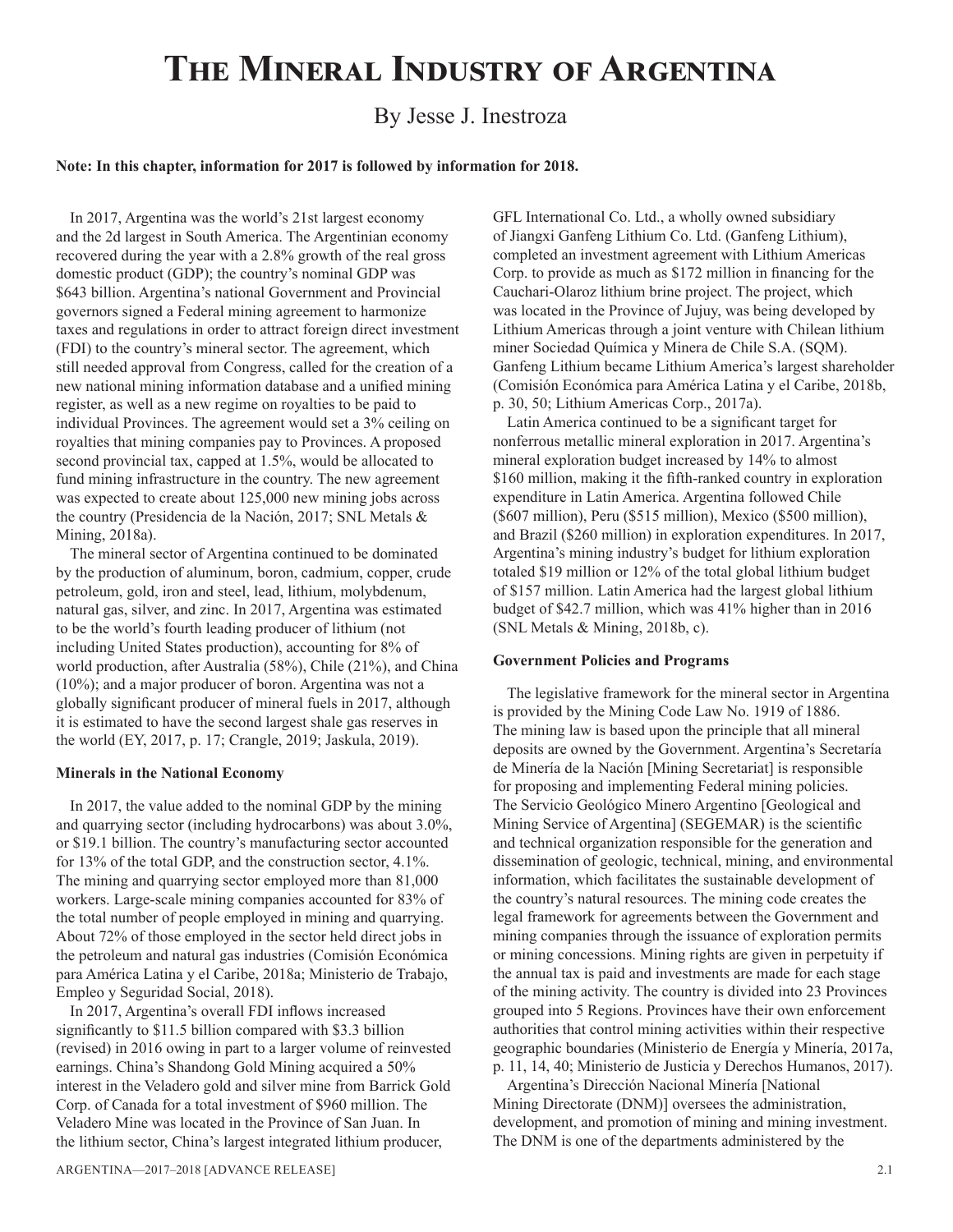Ministerio de Planificación Federal, Inversion Pública y Servicios [Ministry of Federal Planning, Public Investment and Services]. The Dirección Nacional de Planificación Estratégica Regional [National Directorate of Regional Strategic Planning] and the SEGEMAR are under the authority of the Mining Secretariat of the DNM. The Cámara Argentina de Empresarios Mineros [Argentine Chamber of Mining Companies] (CAEM) is a mineral industry association that advocates for development of the mineral industry. El Grupo de Empresas Mineras Exploradoras de la República Argentina [The Association of Exploration Mining Companies of the Republic of Argentina (GEMERA)], whose members are exploration companies, is a business association that is part of the CAEM. GEMERA partners with Provincial mining associations to address local and national mining issues (Ministerio de Energía y Minería, 2017a; Ministerio de Justicia y Derechos Humanos, 2017).

#### **Production**

In 2017, production decreases included those of iron ore (gross weight and Fe content), which decreased by 73% compared with that of 2016; mercury, by 60%; copper, by 59%; and molybdenum, by 37%. Decreases in the output of industrial minerals included dimension flagstone, by 85%; serpentine, by 75%; rhodochrosite, by 68%; gemstones (other, unspecified), by 65%; barite, by 52%; feldspar, by 43%; dolomite, by 34%; lithium chloride, by 30%; talc, by 26%; kaolin, by 24%; bentonite, by 16%; gypsum, by 18%; and boron, by 12%. Decreases in mineral fuels production included peat, by 18%; bituminous coal, by 7%; and crude petroleum, by 6%. Production increases included those of granite, by 254%; DRI, by 59%; lead, by 43%; diatomite, by 23%; raw steel, by 12%; and perlite, by 11%. Data on mineral production are in table 1.

#### **Structure of the Mineral Industry**

In 2017, the mineral industry in Argentina was composed of domestic and foreign private and public companies. In Argentina, there were no restrictions regarding the foreign investment and ownership of companies engaged in the exploration and extraction of mineral resources. Minera Alumbrera Ltd., which was a joint venture of Glencore plc of Switzerland (50% interest), Goldcorp Inc. of Canada (37.5%), and Yamana Gold Inc. of Canada (12.5%), continued to be Argentina's sole copper producer [it had a production capacity of about 140,000 metric tons per year  $(t/yr)$  of copper] and was among the leading gold producers in the country (it had a production capacity of 12,000 t/yr of gold). Other leading gold producers included the Veladero Gold Mine (solely owned by Barrick Gold) and the Casposo Gold Mine (solely owned by Austral Gold Ltd. of Australia). The country's lithium producers included the Salar del Hombre Muerto Mine (solely owned by FMC Corp. of the United States), which had a production capacity of 23,000 t/yr, and the Salar de Olaroz Mine [a joint venture among Orocobre Ltd., of Australia (66.5%), Toyota Tsusho Corp., of Japan (25%), and Jujuy Energía y Minería Sociedad del Estado (8.5%)], which had a production capacity of 17,500 t/yr. Table 2 is a list of major mineral industry facilities.

In 2017, Argentina's total free on board (f.o.b.) value of exports increased slightly to \$58.4 billion. The value of Argentina's imports in 2016, as reported in terms of cost, insurance, and freight (c.i.f.) arrangements, increased by about 20% to \$66.9 billion. Exports classified as mineral products (including base metals and manufactured articles thereof) totaled \$4.2 billion in 2017 (\$3.7 billion in 2016) and accounted for 7.1% of the country's total exported goods, compared with 6.5% in 2016. Of that total, about 40% or \$1.7 billion, was base metals and manufactured articles thereof; 38%, or \$1.6 billion, was mineral fuels, mineral oils and distillation products, bituminous substances, and mineral waxes; 18%, or \$735.3 million, was ore, slag, and ash; and the remaining 2%, or \$85.7 million, was other mineral products, including cement, salt, stone, and sulfur. In 2017, Argentina imported \$9.7 billion worth of mineral products (including common metals and manufactures) compared with \$7.7 billion in 2016, which accounted for 14.6% of the country's total imported goods. Of that total, 57%, or \$5.5 billion, was mineral fuels, mineral oils and distillation products, bituminous substances, and mineral waxes; and 37% was base metals and manufactured articles thereof. Base metals and manufactured articles thereof exported and imported between Argentina and other countries included aluminum, copper, iron and steel, lead, nickel, tin, zinc, and other base metals (Instituto Nacional de Estadistica y Censos, 2018, p. 10–12).

In 2017, Argentina's leading export partners were Brazil (16%), the United States (8%), and China (7%). Exports to the United States were valued at \$4.7 billion in 2017 compared with \$4.6 billion in 2016. Of this value, coal and related fuels accounted for \$738.5 million; aluminum, \$514.2 million; and gold and other precious metals, \$159.5 million. In 2017, Argentina's leading import partners were Brazil (27%), China (18%), and the United States (11%). Imports from the United States were valued at \$9.6 billion compared with \$8.5 billion in 2016. Of this value, petroleum products accounted for \$535 million; drilling and oil field equipment, \$62 million; and iron and steel, \$27 million (Instituto Nacional de Estadistica y Censos, 2018, p. 4; U.S. Census Bureau, 2019a, b).

In 2017, Argentina's total lithium exports, by value, increased to \$225 million, from \$191 million in 2016, and \$90 million in 2015. The country's leading lithium export partners during the year were Japan (38%), the United States (25%) China (20%), and the Republic of Korea (11%). Other importing countries and localities (6%) included Australia, Belgium, Bolivia, Colombia, Hong Kong, Peru, and Taiwan. From 2011 through 2015, Argentina's lithium exports, by value, were sent to the United States (55%), China (28%), and Japan (8%). Argentina's Energy Ministry expected lithium exports to increase to \$800 million in the near future (Ministerio de Energía y Minería, 2017b, p. 20; 2018a).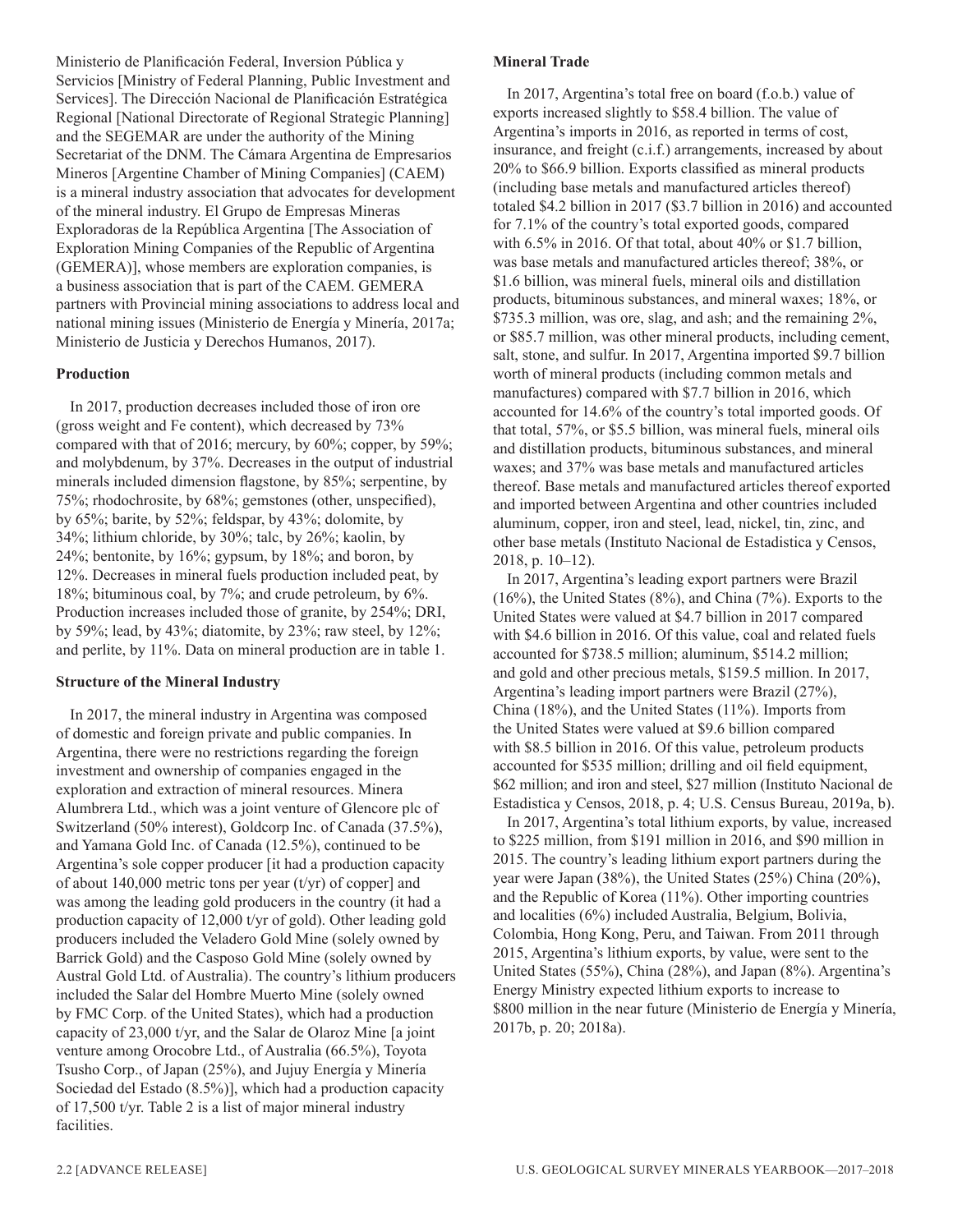#### **Commodity Review**

#### *Metals*

**Aluminum.**—In 2017, Aluar Aluminio Argentino S.A.I.C. (Aluar) continued to be Argentina's sole primary aluminum producer. The company's primary aluminum production decreased by 2.2% to 403,192 metric tons (t) during its production year, which ended on June 30, 2017. About 70% of Aluar's production was exported to Brazil, Germany, Japan, the United States, and other countries. The company, which produced aluminum alloys, billets, pure ingot, semimanufactures, and wire rods, exported its aluminum from Puerto Madryn, located in the Province of Chubut. Aluar exported an average of 170,000 t/yr to the United States. Aluminum exports to the United States were expected to remain relatively constant owing mostly to demand from the auto and construction industries. Aluar had the capacity to produce 460,000 t/yr of aluminum and, in 2017, employed about 2,200 people (table 1; Rizzi, 2017; Aluar Aluminio Argentino S.A.I.C., 2018).

**Copper.**—Minera Alumbrera Ltd., Argentina's sole copper producer, began the process of closing the Alumbrera open pit mine owing to the depletion of copper resources. After a 33% increase in copper production in 2016, the Alumbrera Mine produced almost 60% less in 2017. The mine was, however, expected to maintain modest levels of production for the next 10 years from its underground operations. Alumbrera, which is a copper, gold, and molybdenum deposit, exported \$472 million worth of mineral products during the year, which was a decrease of 31.2% compared with that of 2016. Alumbrera's mineral products represented almost 13% of the value of Argentina's total mineral exports during the year. The mine's copper production was mainly exported to Bulgaria, Finland, Germany, Japan, and Spain (Minera Alumbrera, 2018, p. 4, 65).

As copper production declined at the Alumbrera Mine, several large-scale copper projects in the country were in development and expected to offset the copper production decline at Alumbrera. Recently released Government reports in the country showed that Glencore's El Pachón Mine could produce 280,000 t/yr; First Quantum's Taca Taca Mine, 244,000 t/yr; and Yamana Gold's Agua Rica Mine, 135,000 t/yr. More than 10,000 direct jobs were expected to be generated in Argentina's metal mining sector once projects were fully operational (Superneau, 2017; Ministerio de Energía y Minería, 2017c, p. 8, 33).

**Gold.**—In 2017, gold production in Argentina increased by 7% to 60,956 kilograms (kg) compared with 56,998 kg in 2016. Of that amount, about 48%, or 29,450 kg, was produced in Santa Cruz Province located in the southern part of the country. Since 2013, annual gold production in the country had averaged almost 58,000 kg. Gold exploration spending in Argentina during the year was about \$100 million, accounting for 62% of the country's total nonferrous metallic mineral exploration budget. Of that amount, about \$28 million was spent by Goldcorp and \$24.8 million was spent by Yamana Gold, which together accounted for more than one-half of the country's total gold exploration budget (table 1; Ministerio de Energía y Minería, 2018b; S&P Global Market Intelligence, 2018).

Barrick Gold, which was one of the world's leading gold companies, announced a \$990 million deal to sell a 50% stake in its Veladero Mine in San Juan Province to Shandong Gold of China. As part of the deal, Barrick Gold and Shandong would share expertise in mining technology and provide each other access to their respective supplier networks, service providers, investors, and capital providers. Under the agreement, Shandong would also assess whether to join Barrick Gold in a potential partnership to develop the Pascua-Lama operations, located on the border between Argentina and Chile. The Pascua-Lama project, which contained 663 t (reported as 21.3 million ounces) of measured and indicated gold resources, had been put on hold since 2013 owing to environmental issues. In 2017, gold production at the Veladero Mine decreased by 21% to 13,437 kg of gold compared with 16,920 kg in 2016 owing largely to the divestment of 50% of the mine and to the mining of lower grade ore (Barrick Gold Corp., 2018, p. 10, 33, 57, 68).

At Goldcorp's wholly owned Cerro Negro Mine, which is located in Santa Cruz Province, 14,059 kg of gold was produced in 2017, which was the mine's second full year of production; this was an increase of 25% compared with production in 2016. The increase was partly due to the company's rampup of mining operations and the successful execution of its productivity improvement plan. The improvement plan, which was implemented in late 2016, focused on improving maintenance, operator skills, and supply-chain processes. The mine was expected to continue processing about 4,000 tons per day of ore during the second half of 2018 (Goldcorp Inc., 2018, p. 14, 29, 33–34).

**Silver.**—In 2017, silver production in Argentina totaled 997,961 kg, which was a decrease of 5% compared with production in 2016. Of that amount, 65%, or 645,118 kg, was produced in the southern part of the country in Santa Cruz Province. Silver production in Argentina included 200,555 kg from the San José Mine operated by Minera Santa Cruz [a jointly owned operation of Hochschild Mining plc (51%) and McEwen Mining Inc. (49%)]; 192,482 kg from the Cerro Vanguardia Mine [jointly owned by AngloGold Ashanti Ltd. of South Africa (92.5%) and the state mining company of the Santa Cruz Province, FOMICRUZ S.E. (7.5%)]; and 192,126 kg from the Pirquitas Mine [a jointly owned operation of SSR Mining Inc. (75%) and Golden Arrow Resources Corp. (25%)] (tables 1, 2; AngloGold Ashanti Ltd., 2018; Hochschild Mining plc, 2018; Ministerio de Energía y Minería, 2018b; SSR Mining Inc., 2018, p. 9).

**Zinc.**—In 2017, AR Zinc S.A., a subsidiary of Glencore, operated the Aguilar Mine and AR smelter. Zinc production from the Aguilar Mine located in the Jujuy Province was not publicly available. However, based on Provincial production data, the mine was estimated to have produced more than 23,000 t of zinc during the year (Ministerio de Energía y Minería, 2018b).

#### *Industrial Minerals*

The production of industrial minerals in Argentina was viewed by the Government as an economic pillar of the country. More than \$180 million was invested in the sector in 2017. In 2017, the Provinces of Buenos Aires and Cordoba continued to be Argentina's primary sources of industrial minerals (Ministerio de Energía y Minería, 2017d; Panomara Minero, 2018).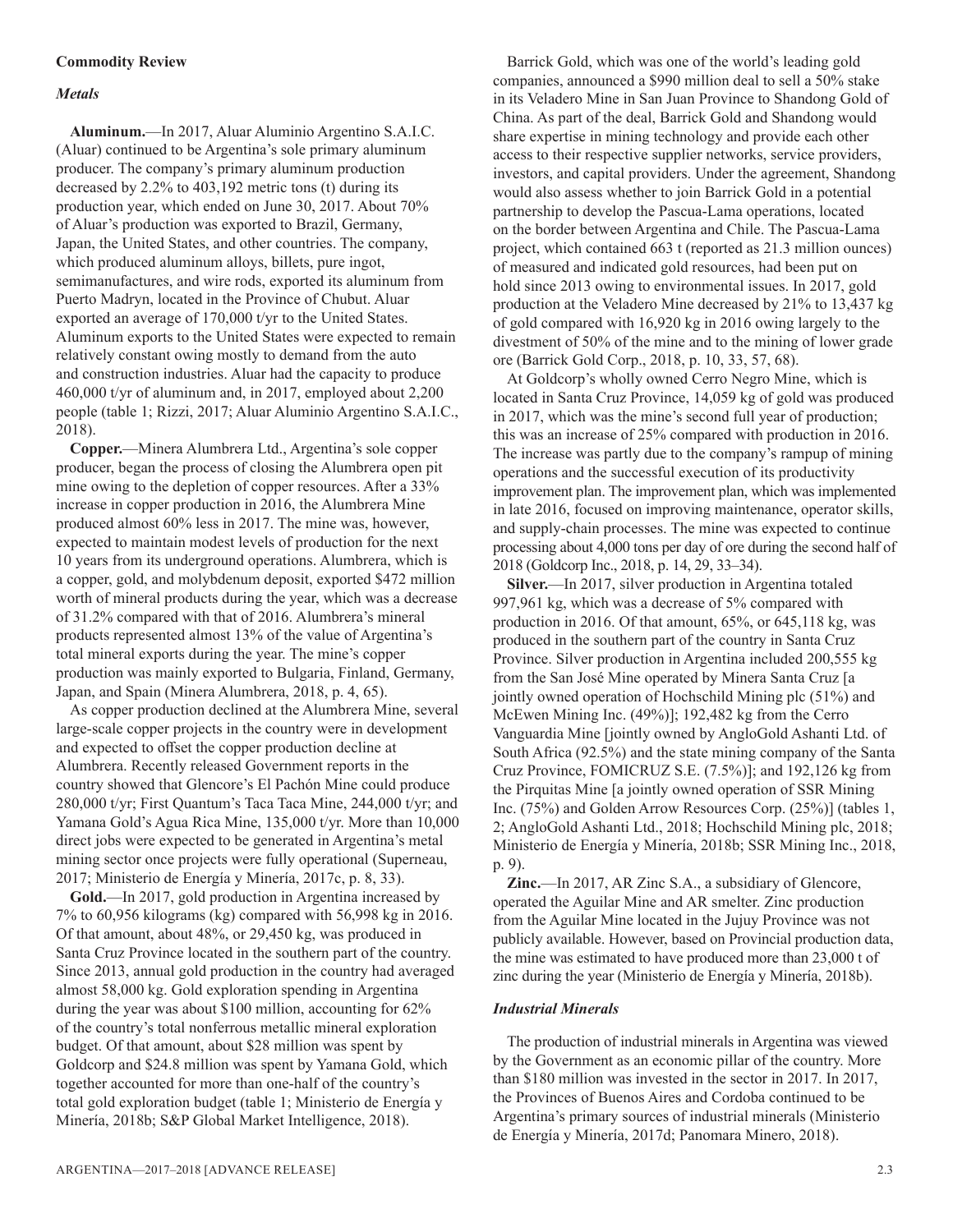**Boron.**—The Andean belt of South America, where Argentina is located, had some of the largest economically viable deposits of borates in the world, primarily in the Provinces of Jujuy and Salta. In 2017, the Province of Jujuy produced 7,938 t of borate compounds and the Province of Salta produced 121,980 t. Argentina's primary borate deposits were Sijes and Tincalayu, which were mined by Ulex S.A. and Borax Argentina S.A., respectively. Borax Argentina, however, was the only South American-based boron producer with a wide range of refined products and mineral products. Borax Argentina produced boric acid, borate minerals, and refined products. Boric acid was produced from the acidification of hydroboracite tailings. The borate minerals produced were colemanite, hydroborocite, and ulexite. The refined products consisted of borax anhydrous, borax decahydrate, and borax pentahydrate. The company expected to complete a feasibility study in 2017 to evaluate a potential expansion of the Tincalayu refined borates operation from its current production capacity of 30,000 t/yr to between 100,000 and 120,000 t/yr (table 2; Ministerio de Energía y Minería, 2018b; Orocobre Ltd., 2018).

**Lithium.**—In 2017, Argentina's lithium carbonate production increased by 9% to 26,559 t from 24,409 t in 2016; production of lithium chloride decreased by 30% to 4,501 t from 6,498 in 2016. The country had a total production capacity of 40,500 t/yr of lithium. Argentina's lithium production was sourced from the Salar de Olaroz Mine in Jujuy Province and the Salar del Hombre Muerto Mine in Salta Province. There were 12 ongoing lithium projects in Argentina that were expected to increase the country's production to more than 330,000 t/yr and to create approximately 3,400 direct jobs by 2022. The country's most significant lithium projects under construction were Lithium America Corp. of Canada's Cauchari-Olaroz project, located in the Province of Jujuy, and Enirgi Group's Salar del Rincón project, located in the Province of Salta (tables 1, 2; Ministerio de Energía y Minería, 2018c, p. 24, 29, 31).

Minera Exar, a 50–50 joint venture between Lithium Americas and SQM, was developing the Cauchari-Olaroz lithium brine project in Argentina. Construction at the Cauchari-Olaroz project, which would have an estimated production capacity of 25,000 t/yr, remained on track to be completed in late 2019 or early 2020. Direct employment during the construction period was expected to total more than 1,000 people. Minera Exar employed a little more than 100 people during the year. In June, Lithium Americas announced a \$172 million agreement with China's Jiangxi Ganfeng Lithium Co., Ltd. (Ganfeng Lithium) to help fund the Cauchari-Olaroz lithium brine project. Ganfeng Lithium was the largest integrated lithium producer in China (Lithium Americas Corp., 2017a, b).

Located in the Province of Salta, Rincon Ltd. continued to develop its Salar del Rincón project with new proprietary lithium extraction technology. The company installed lithium precipitation and carbonation circuits to address high magnesium levels at the salar to produce batterygrade lithium carbonate or lithium hydroxide directly from raw, unconcentrated brine. This new technology would not depend on the traditional process of using evaporation ponds. The \$650 million project was expected to produce 25,000 t/yr when the first plant was fully operational. The project had

measured and indicated resources of 8.3 million metric tons (Mt) of lithium carbonate, and construction was scheduled to begin in mid-2019 (Rincon Ltd., 2018, p. 7–8, 10, 12).

#### *Mineral Fuels*

**Petroleum and Natural Gas.**—In 2017, crude petroleum production in Argentina continued to decrease. The country had experienced a downward trend in crude petroleum production in recent years owing partly to lack of investment in exploration and development. Production during the year decreased to 175 million barrels (Mbbl), or by 6.2% compared with that of 2016. About 54 companies in Argentina were involved in the production of petroleum in 2017. Yacimientos Petrolíferos Fiscales S.A. (YPF) and Pan American Energy LLC accounted for approximately 65% of the total petroleum production in 2017. Natural gas production remained about the same in 2017 as in 2016. YPF and Pan American Energy accounted for 73% of the total natural gas production in 2017. A total of 1,019 wells were drilled in Argentina in 2017, of which 542 were petroleum production wells and 275 were natural gas production wells. Most wells drilled during the year belonged to YPF and Pan American Energy (Sucursal Argentina) (table 1; Instituto Argentino del Petroleo y del Gas, 2018a, b).

#### **MINERAL INDUSTRY HIGHLIGHTS IN 2018**

#### **Minerals in the National Economy**

In 2018, Argentina was estimated to be the world's fourthranked producer of lithium (not including United States production), accounting for 7% of world production after Australia (62%), Chile (18%) and China (7%). The country was also among the leading producers of boron, as was Bolivia, Chile, Kazakhstan, and Turkey. Argentina was not a globally significant producer of mineral fuels in 2018, although it was one of only four countries in the world to commercially develop shale gas, along with Canada, China, and the United States (Crangle, 2020; Jaskula, 2020; U.S. Energy Information Administration, 2016).

In 2018, Argentina's real GDP decreased by 2.5%, and the country's nominal GDP was \$520 billion. The value added to the nominal GDP by the mining and quarrying sector, including hydrocarbons, was 3.8% or \$19.8 billion, which was a slight increase compared with that of 2017. The country's manufacturing sector accounted for 12.7% of the total GDP, and the construction sector, 4.1%. The mining and quarrying sector, including hydrocarbons, employed about 84,000 workers in 2018. Large-scale mining companies accounted for 83% of the total number of people employed in mining and quarrying (Comisión Económica para América Latina y el Caribe, 2019; Ministerio de Trabajo, Empleo y Seguridad Social, 2018; SNL Metals & Mining, 2018a).

In 2018, Argentina's total f.o.b. value of exports increased to \$61.6 billion from \$58.6 (revised) in 2017. The value of Argentina's imports in 2018, as reported in c.i.f. terms, decreased slightly to \$65.4 billion from \$66.9 billion in 2017. In 2018, the country's mineral exports totaled about \$6 billion, which accounted for 9.7% of the country's total exported goods,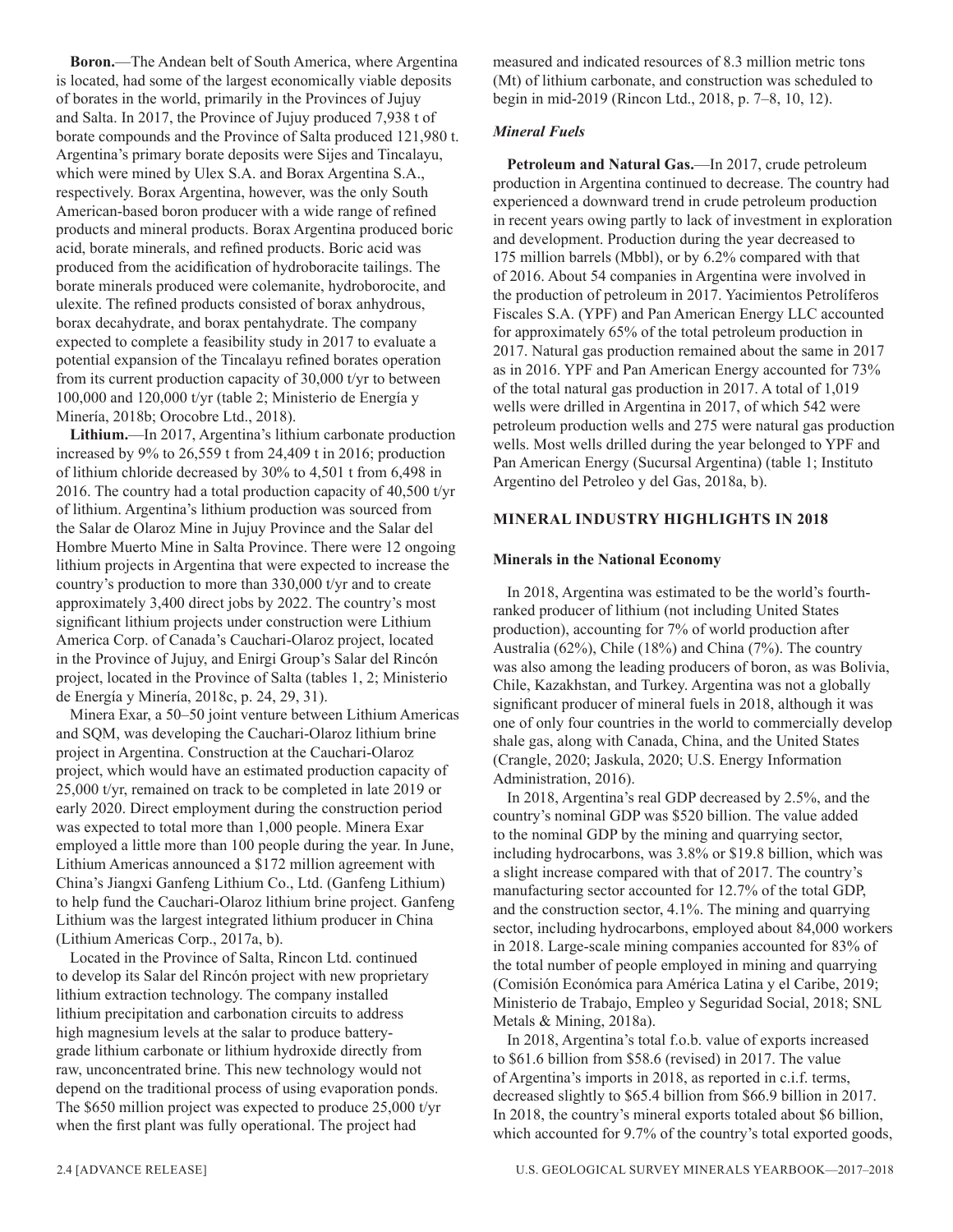compared with 7.1% in 2017. Of that value, gold accounted for 37%, or \$2.2 billion; iron and steel and related articles, 18%, or \$1.1 billion; aluminum and related articles, 16%, or \$938 million; lithium, 4.7%, or \$282 million (an increase of 26%); and copper concentrates, \$159 million (a decrease of 61%) (Cámara Argentina de Empresarios Mineros, 2019, p. 10; Instituto Nacional de Estadistica y Censos, 2019, p. 13–16).

In 2018, Argentina's leading export partners were Brazil (18%), and China and the United States (7% each). Exports to the United States were valued at 4.8 billion in 2018 compared with \$4.7 billion in 2017. Of this value, aluminum accounted for \$417.2 million and gold and other precious metals accounted for \$302.5 million. In 2018, Argentina's leading import partners were Brazil (24%), China (18%), and the United States (12%). Imports from the United States were valued at \$9.9 billion compared with \$9.6 billion in 2017. Of this value, petroleum products accounted for \$672 million; drilling and oil field equipment, \$229 million; and iron and steel, \$31 million (Instituto Nacional de Estadistica y Censos, 2019, p. 4; U.S. Census Bureau, 2019a, b).

#### **Production**

In 2018, copper production decreased by 48% to 17,435 t from 33,303 t in 2017 owing to the continued depletion of copper resources at the Alumbrera Mine. Other production decreases included shell (calcareous), by 71%; kaolin, by 70%; bentonite, by 57%; serpentine, by 52%; boron, by 45%; molybdenum, by 44%; fluorspar, by 42%; gypsum, by 39%; dimension stone, by 38%; feldspar, by 36%; peat, by 33%; lead, by 30%; cadmium, 23%; and refined petroleum, by 5%. Production increases in 2018 as compared with production in 2017 included direct-reduced iron, by 47%; rhodochrosite, by 46%; talc, by 41%; dolomite, by 31%; barite, by 21%; raw steel and lithium carbonate, by 12% each; and lithium chloride by 11%. Data on mineral production are in table 1.

#### **Commodity Review**

#### *Metals*

**Gold.**—In 2018, Canada's Yamana Gold poured its first gold and silver dore at its Cerro Moro Mine, which is located in Santa Cruz Province. Construction of Cerro Moro, a highgrade, low-cost gold and silver operation, began in 2015. Cerro Moro produced 2,886 kg of gold and 128,118 kg of silver from its underground and open pit mines. As of December 31, 2018, proven and probable reserves were estimated to be 1.8 Mt with an average grade of  $652.6$  grams per metric ton  $(g/t)$  silver and 11.61 g/t gold. The gold-silver mine was expected to produce more than 4,000 kg of gold and 187,000 kg of silver in 2019. In 2018, gold production in Argentina decreased by about 4% to 58,375 kg from 60,956 kg in 2017 (table 1; Yamana Gold Inc., 2019).

#### *Industrial Minerals*

**Lithium.**—In 2018, Argentina held an estimated 14% of global lithium reserves, which were located within what is known as the world's lithium triangle—an area covering

Argentina, Bolivia, and Chile that had been estimated to host more than 50% of the world's identified lithium resources. Argentina's lithium deposits were located in the northwest part of the country in the Provinces of Catamarca, Jujuy, and Salta. Argentina had about 873,000 hectares identified for the extraction of lithium with numerous projects totaling \$2 billion in investment. The Cauchari-Olaroz and Salar del Rincón lithium brine projects remained under construction during the year. In 2018, Argentina's lithium carbonate production increased by 12% to 29,707 t compared with 26,559 t in 2017; production of lithium chloride increased by 11% to 5,005 t compared with 4,501 t in 2017 (table 1; Jaskula, 2019; Mining, 2018).

#### **Outlook**

Argentina's National Congress is expected to continue considering a proposed Federal mining agreement and new regulatory framework to harmonize taxes and regulations for mining development at the national level. If approved, Argentina will be poised to take advantage of slightly improved global mineral commodity prices and bring new mineral supplies to market as the Government looks to harmonize Provincial regulations and improve clarity for investors and stakeholders. An increased emphasis on the development of responsible mining is also expected to be a priority for the Government of Argentina in the near term. It is estimated that there is approximately \$400 billion worth of untapped mineral resources in Argentina (EY, 2017, p. 15; Ministerio de Justicia y Derechos Humanos, 2018).

#### **References Cited**

- Aluar Aluminio Argentino S.A.I.C., 2018, Company description, Aluar in numbers: Aluar Aluminio Argentino S.A.I.C. (Accessed February 1, 2019, at https://www.aluar.com.ar/seccion/descripci-n-de-la-empresa/2/32.)
- AngloGold Ashanti Ltd., 2018, Operational profile 2017: Johannesburg, South Africa, AngloGold Ashanti Ltd., 3 p. (Accessed March 1, 2019, at http://www.aga-reports.com/17/download/AGA-OP17-cerro-vanguardia.pdf.)
- Barrick Gold Corp., 2018, Annual report 2017: Toronto, Ontario, Canada, Barrick Gold Corp., 178 p. (Accessed February 03, 2018, at https://barrick.q4cdn.com/788666289/files/annual-report/Barrick-Annual-Report-2017.pdf.)
- Cámara Argentina de Empresarios Mineros [Argentine Chamber of Mining Entrepreneurs], 2019, Reporte mensual de datos y analisis sector minero [Monthly data report and mining sector analysis]: Buenos Aires, Argentina, Cámara Argentina de Empresarios Mineros, February, 23 p. (Accessed December 30, 2019, at https://www.caem.com.ar/informes/#1571666983744- 6933f843-9b8b.) [In Spanish.]
- Crangle, R.D., 2019, Boron: U.S. Geological Survey Mineral Commodity Summaries 2019, p. 36–37.
- Crangle, R.D., 2020, Boron: U.S. Geological Survey Mineral Commodity Summaries 2020, p. 36–37.
- Comisión Económica para América Latina y el Caribe, 2018a, CEPALSTAT database—Statistics and indicators—Economy—Real sector— National accounts—Annual—In dollars]: United Nations. (Accessed December 28, 2019, at http://estadisticas.cepal.org/cepalstat/web\_cepalstat/ estadisticasIndicadores.asp?idioma=i.)
- Comisión Económica para América Latina y el Caribe [Economic Commission for Latin America and the Caribbean], 2018, Foreign direct investment in Latin America and the Caribbean 2018: United Nations, 189 p. (Accessed December 18, 2018, at https://www.cepal.org/en/publications/ 43690-foreign-direct-investment-latin-america-and-caribbean-2018.)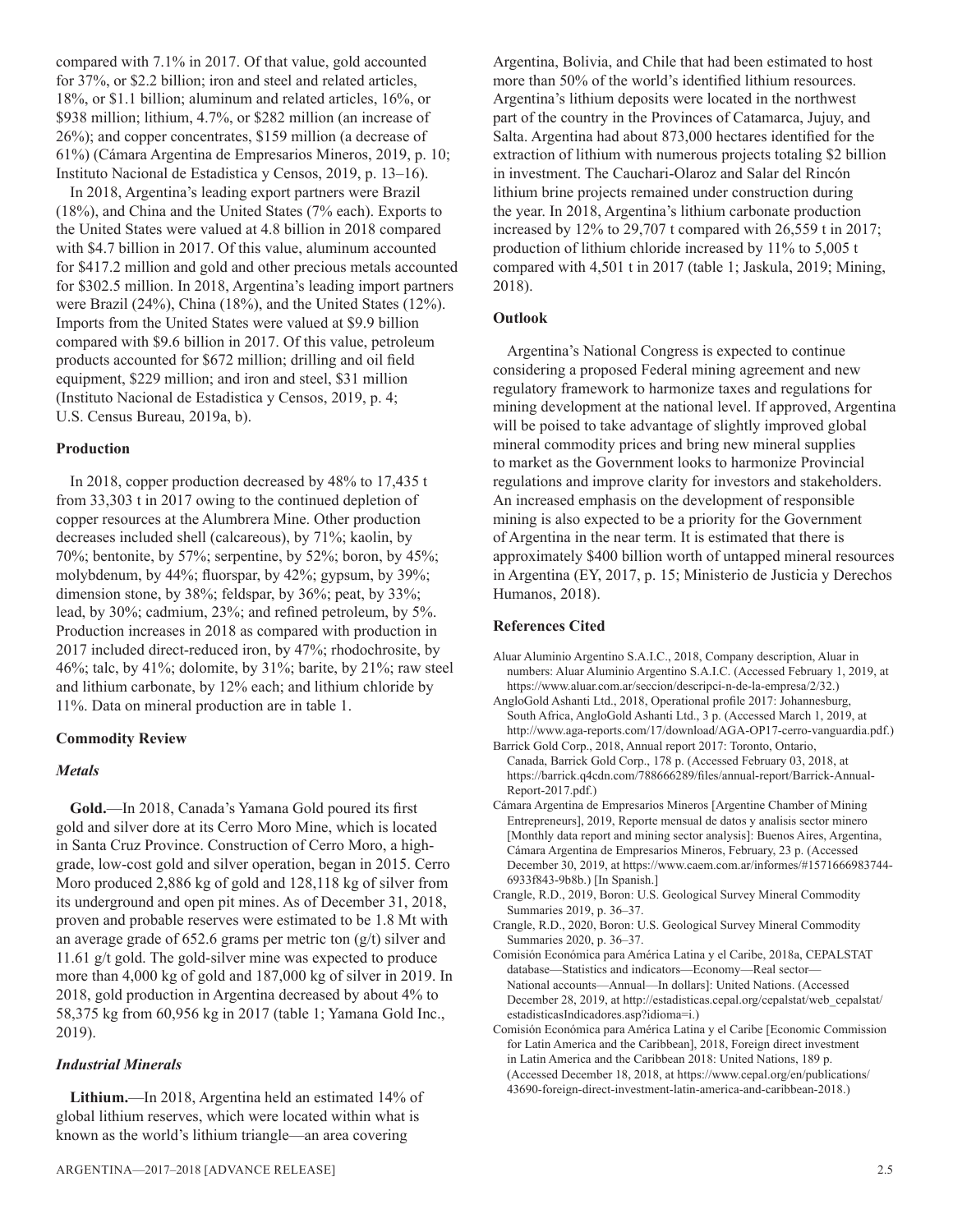- Comisión Económica para América Latina y el Caribe, 2019, CEPALSTAT database—Statistics and indicators—Economy—Real sector— National accounts—Annual—In dollars]: United Nations. (Accessed December 28, 2019, at http://estadisticas.cepal.org/cepalstat/web\_cepalstat/ estadisticasIndicadores.asp?idioma=i.)
- EY, 2017, Argentina—Country overview and investment opportunities: London, United Kingdom, December, 22 p. (Accessed December 14, 2018, at https://www.ey.com/Publication/vwLUAssets/ey-argentina-country-overviewand-investment-opportunities-dec-2017/\$FILE/ey-argentina-countryoverview-and-investment-opportunities-dec-2017.pdf.)
- Goldcorp Inc., 2018, Annual report for the year ended December 31, 2017: Vancouver, British Columbia, Canada, Goldcorp Inc., 62 p. (Accessed February 4, 2019, at https://s22.q4cdn.com/653477107/files/ doc\_financials/2016/2016-Annual-Report.pdf.)
- Hochschild Mining plc, 2018, Current operations—Key mine statistics: London, United Kingdom, Hochschild Mining plc, 2018 (Accessed March 1, 2019, at http://www.hochschildmining.com/en/our\_operations/current\_operations/ argentina/san\_jose.)
- Instituto Argentino del Petroleo y del Gas [Argentine Institute of Oil and Gas], 2018a, Produccion de petroleo y gas natural—Año 2017 [Production of oil and natural gas—Year 2017]: Instituto Argentino del Petroleo y del Gas. (Accessed March 7, 2019, at http://www.iapg.org.ar/web\_iapg/estadisticas/ informe-anual/blog.) [In Spanish.]
- Instituto Argentino del Petroleo y del Gas [Argentine Institute of Oil and Gas], 2018b, Pozos perforados—Año 2017 [Perforated wells—Year 2017]: Instituto Argentino del Petroleo y del Gas. (Accessed March 7, 2019, at http://www.iapg.org.ar/web\_iapg/estadisticas/informe-anual/blog.) [In Spanish.]
- Instituto Nacional de Estadistica y Censos [National Institute of Statistics and Census], 2018, Argentine foreign trade statistics—Preliminary data for 2017: Ciudad Autónoma de [Autonomous City of] Buenos Aires, Argentina, Instituto Nacional de Estadistíca y Censos, February, 15 p. (Accessed December 20, 2018, at https://www.indec.gob.ar/uploads/ informesdeprensa/i\_argent\_02\_18.pdf.)
- Instituto Nacional de Estadistica y Censos [National Institute of Statistics and Census], 2019, Argentine foreign trade statistics—Preliminary data for 2018: Ciudad Autónoma de [Autonomous City of] Buenos Aires, Argentina, Instituto Nacional de Estadistíca y Censos, February, 22 p. (Accessed December 28, 2019, at https://www.indec.gob.ar/uploads/ informesdeprensa/i\_argent\_02\_19.pdf.)
- Jaskula, B.W., 2019, Lithium: U.S. Geological Survey Mineral Commodity Summaries 2019, p. 98–99.
- Jaskula, B.W., 2020, Lithium: U.S. Geological Survey Mineral Commodity Summaries 2020, p. 98–99.
- Lithium Americas Corp., 2017a, Lithium Americas closes US\$172 million strategic financing with Ganfeng Lithium: Vancouver, British Columbia, Canada, Lithium Americas Corp. news release, June 7. (Accessed December 15, 2018, at http://www.lithiumamericas.com/\_resources/news/ nr\_20170607.pdf.)
- Lithium Americas Corp., 2017b, Lithium Americas provides Cauchari-Olaroz development update: Vancouver, British Columbia, Canada, Lithium Americas Corp. news release, July 5. (Accessed December 15, 2018, at
- Minera Alumbrera, 2018, Sustainability report 2017: Catamarca, Argentina, Minera Alumbrera, 105 p. (Accessed February 4, 2019, at web 1.pdf.)
- Mining, 2018, Argentinian Provinces join "lithium board" to regulate industry: Mining, April 1. (Accessed December 15, 2019, at https://www.mining.com/ argentinian-provinces-join-lithium-board-regulate-industry/.)
- Ministerio de Energía y Minería [Ministry of Mining and Energy], 2017a, Mining in Argentina: Buenos Aires, Argentina, Ministerio de Energía y Minería, 17p.
- Ministerio de Energía y Minería [Ministry of Mining and Energy], 2017b, Situación actual y perspectivas—Comercio exterior [Current situation and prospects—Foreign trade]: Buenos Aires, Argentina, Ministerio de Energía y Minería, March, 27 p. (Accessed December 21, 2018, at http://cima.minem.gob.ar/assets/datasets/marzo\_2017\_-\_informe\_especial litio\_.pdf.) [In Spanish.]
- Ministerio de Energía y Minería [Ministry of Mining and Energy], 2017c, Cobre competitividad—Una nueva oportunidad [Competitive copper—A new opportunity]: BuenosAires, Argentina, Ministerio de Energía y Minería, 37 p. (Accessed December 21, 2018, at https://www.argentina.gob.ar/sites/default/files/ cobre-competitividad\_de\_argentina-una\_nueva\_oportunidad.pdf.) [In Spanish.]
- industriales/.) [In Spanish.] Presidencia de la Nacion [Presidency of the Nation], 2017, El presidente Macri
- 
- http://www.lithiumamericas.com/\_resources/news/nr\_20170705.pdf.)
- http://www.alumbrera.com.ar/files/informes/Informe\_Alumbrera\_2017\_ING\_
- 
- Mining Agreement]: Buenos Aires, Argentina, Presidencia de la Nacion, 2017. (Accessed December 11, 2018, at https://www.casarosada.gob.ar/ slider-principal/39799-el-presidente-macri-presento-el-acuerdo-federalminero.) [In Spanish.] Rincon Ltd., 2018, Lithium project overview, May 2018: Melbourne,

presentó el Acuerdo Federal Minero [President Macri presented the Federal

- Victoria, Australia, Rincon Ltd., May, 18 p. (Accessed February 5, 2019, at http://rinconltd.com/wp-content/uploads/2018/05/Rincon-Lithium-projectsummary-May-2018-1705fvw.compressed.pdf.)
- Rizzi, Maximiliano, 2017, Argentina seeks new markets for aluminum as U.S. probes imports: Thomson Reuters, November 2017 (Accessed February 2, 2018, at https://www.reuters.com/article/us-argentina-aluminumaluar/argentina-seeks-new-markets-for-aluminum-as-u-s-probes-importsidUSKBN1D31OJ.)
- S&P Global Market Intelligence, 2018, SNL Metals & Mining Industry— Annual exploration budgets: S&P Global Market Intelligence. (Accessed February 2, 2019, at https://www.snl.com/web/client?auth=inherit#country/ AnnualExplorationBudgets?keycountry=AR.)
- SNL Metals & Mining, 2018a, Economy in perspective: SNL Metals & Mining Database, 2017–18. (Accessed December 10, 2018, at https://www.snl.com/ web/client?auth=inherit#country/countryEconomyInPerspective?keycountry  $=AR.$ )

Ministerio de Energía y Minería [Ministry of Mining and Energy], 2017d, Informacion estadistica [Statistical information], Buenos Aires, Argentina, Ministerio de Energía y Minería, 27 p. [In Spanish.]

Ministerio de Energía y Minería [Ministry of Mining and Energy], 2018a, Centro de Información Minerade Argentina—Mercado de litio [Mining Information Center of Argentina—Lithium market]: Buenos Aires, Argentina, Ministerio de Energía y Minería. (Accessed December 21, 2018, at http://cima.minem.gob.ar/dataset/43/exportaciones-mineras-y-de-sustanciasderivadas-por-posicion-arancelaria-y-paises.) [In Spanish.]

- Ministerio de Energía y Minería [Ministry of Mining and Energy], 2018b, Centro de Información Minera de Argentina—Informacion estadistica [Mining Information Center of Argentina—Statistical information]: Buenos Aires, Argentina, Ministerio de Energía y Minería, 2018. (Accessed December 21, 2018, via http://cima.minem.gob.ar/dataset/620/produccion.) [In Spanish.]
- Ministerio de Energía y Minería [Ministry of Mining and Energy], 2018c, El litio—Una oportunidad estado de situación perspectivas mercado [Lithium—An opportunity—State of the market prospects]: Buenos Aires, Argentina, Ministerio de Energía y Minería, 2018, 42 p. (Accessed February 04, 2019, at http://informacionminera.produccion.gob.ar/assets/ datasets/presentacion\_litio\_20-12-17.pdf.) [In Spanish.]
- Ministerio de Justicia y Derechos Humanos [Ministry of Justice and Human Rights], 2017, Informacion legislativa, codigo de minería [Legislative information, mining code]: Buenos Aires, Argentina, Ministerio de Justicia y Derechos Humanos. (Accessed December 19, 2018, at http://servicios.infoleg.gob.ar/infolegInternet/anexos/40000-44999/43797/ texact.htm.) [In Spanish.]
- Ministerio de Justicia y Derechos Humanos [Ministry of Justice and Human Rights], 2018, Informacion legislativa, nomenclatura común del MERCOSUR [Legislative information, common nomenclature of MERCOSUR]: Buenos Aires, Argentina, Ministerio de Justicia y Derechos Humanos. (Accessed December 29, 2019, at http://servicios.infoleg.gob.ar/ infolegInternet/anexos/40000-44999/43797/texact.htm.) [In Spanish.]
- Ministerio de Trabajo, Empleo y Seguridad Social [Ministry of Labor, Employment and Social Security], 2018, Estadísticas e indicadores nacionales—Empleo—Serie annual [National Statistics and indicators—Employment—Annual series]: Buenos Aires, Argentina. (Accessed December 15, 2018, at www.trbajo.gob.ar/estadisticas/oede/ estadisticasnacionales.asp.) [In Spanish.]
- Orocobre Ltd., 2018, Operations, Borax Argentina: Brisbane, Queensland, Australia, Orocobre Ltd. (Accessed March 4, 2019, at https://www.orocobre.com/operations/borax-argentina/.)

Panomara Minero, 2018, En Córdoba se han invertido más de US\$180 millones en el rubro minerales industrials [In Córdoba, more than US\$180 million have been invested in the industrial mineral sector]: Panomara Minero, July 25. (Accessed March 3, 2019, at http://panorama-minero.com/noticias/ en-cordoba-se-han-invertido-mas-de-us180-millones-en-el-rubro-minerales-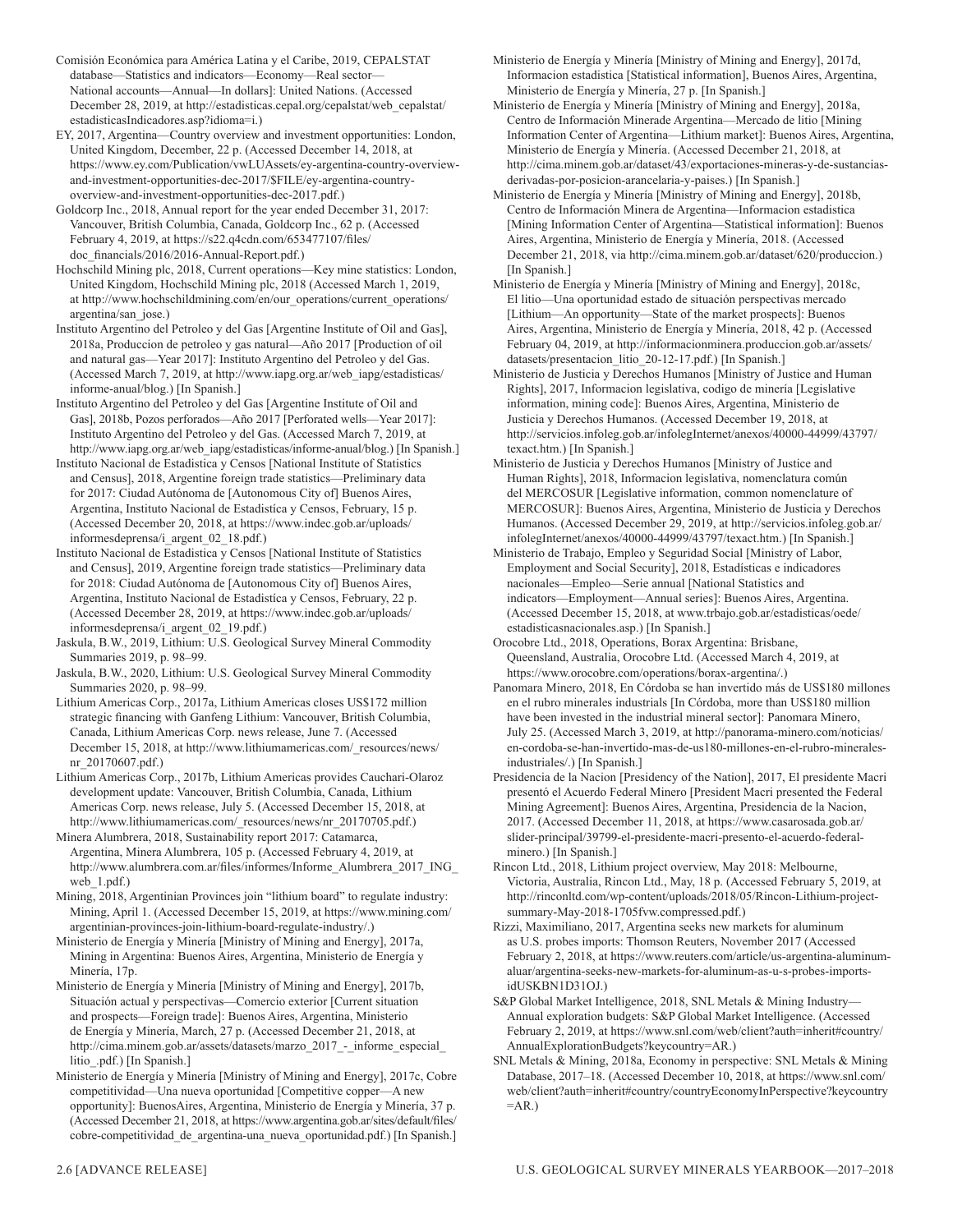- SNL Metals & Mining, 2018b, Exploration budget in perspective: SNL Metals & Mining Database, 2017. (Accessed December 18, 2018, at https://www.snl.com/web/client?auth=inherit#country/ countryEconomyInPerspective?keycountry=AR.)
- SNL Metals & Mining, 2018c, Battery Watch—Lithium in focus: SNL Metals & Mining Database, 2017. (Accessed December 18, 2018, at https://www.snl.com/web/client?auth=inherit#news/article?id= 43237486&KeyProductLinkType=4.)
- SSR Mining Inc., 2018, SSR Mining reports fourth quarter and year-end 2017 results: Vancouver, British Columbia, Canada, SSR Mining Inc. news release 18-03, February 22, 29 p. (Accessed March 1, 2019, at http://s22.q4cdn.com/546540291/files/doc\_news/2018/2018-02-22-Q4-YE-2017-Results-FINAL.PDF.)
- Superneau, Laura, 2017, The future of Latin America copper: Business News Americas, Ltda. [Santiago, Chile], April. (Accessed February 2, 2018, at https://app.bnamericas.com/report/section/all/content/xvcgbdtii-cobre-enamerica-latina-el-optimismo-ha-regresado-y-la-inversion-tambien.)
- U.S. Census Bureau, 2019a, U.S. imports from Argentina by 5-digit end-use code 2008–2018: U.S. Census Bureau data. (Accessed December 21, 2018, at https://www.census.gov/foreign-trade/statistics/product/enduse/imports/ c3570.html.)
- U.S. Census Bureau, 2019b, U.S. exports to Argentina by 5-digit end-use code 2008–2018: U.S. Census Bureau data. (Accessed December 21, 2018, at https://www.census.gov/foreign-trade/statistics/product/enduse/exports/ c3570.html.)
- U.S. Energy Information Administration, 2016, Shale gas production drives world natural gas production growth: U.S. Energy Information Administration, August 25. (Accessed August 30, 2018, at https://www.eia.gov/ todayinenergy/detail.php?id=27512.)
- Yamana Gold Inc., 2019, Yamana Gold announces fourth quarter and full year 2018 results: Toronto, Ontario, Canada, Yamana Gold Inc. news release, February 14. (Accessed December 30, 2019, at https://www.yamana.com/ investors/news/news-details/2019/Yamana-Gold-Announces-Fourth-Quarterand-Full-Year-2018-Results/default.aspx.)

#### TABLE 1 ARGENTINA: PRODUCTION OF MINERAL COMMODITIES<sup>1</sup>

#### (Metric tons, gross weight, unless otherwise specified)

| Commodity <sup>2</sup>                 |                      | 2014                  | 2015                  | 2016                                                 | 2017                                                | 2018            |
|----------------------------------------|----------------------|-----------------------|-----------------------|------------------------------------------------------|-----------------------------------------------------|-----------------|
| <b>METALS</b>                          |                      |                       |                       |                                                      |                                                     |                 |
| Aluminum, metal, primary <sup>3</sup>  |                      | 441,597               | 433,478               | 412,283                                              | 403,192                                             | 419,435         |
| Cadmium:                               |                      |                       |                       |                                                      |                                                     |                 |
| Mine, Cd content                       |                      | 115 <sup>e</sup>      | 107                   | 91                                                   | 96                                                  | 74              |
| Refinery, primary, metal               |                      | 30 <sup>e</sup>       | 30 <sup>e</sup>       | $ r$                                                 | $\mathbf{u}$                                        |                 |
| Copper:                                |                      |                       |                       |                                                      |                                                     |                 |
| Mine, Cu content                       |                      | 97,566 <sup>r</sup>   | 61,766                | 81,902                                               | 33,303                                              | 17,435          |
| Refinery, secondary <sup>e</sup>       |                      | $16,000$ <sup>r</sup> | $16,000$ <sup>r</sup> | $16,000$ <sup>r</sup>                                | 16,000                                              | 16,000          |
| Ferroalloys, ferrosilicon <sup>e</sup> |                      | 17,000                | 12,700                | 12,000                                               | 13,000                                              | 13,000          |
| Gold, mine, Au content                 | kilograms            | 60,162                | 61,310                | 56,998                                               | 60,956                                              | 58,375          |
| Iron ore, mine:                        |                      |                       |                       |                                                      |                                                     |                 |
| Gross weight                           | thousand metric tons | 197                   | 197                   | 94                                                   | 25                                                  | 25e             |
| Fe content                             | do.                  | 118                   | 118                   | 56                                                   | 15                                                  | 15 <sup>e</sup> |
| Iron and steel:                        |                      |                       |                       |                                                      |                                                     |                 |
| Direct-reduced iron                    | do.                  | 1,663                 | 1,252                 | 773                                                  | 1,231                                               | 1,810           |
| Pig iron                               | do.                  | 2,766                 | 2,685                 | 2,141                                                | 2,171                                               | 2,184           |
| Raw steel                              | do.                  | 5,488                 | 5,028                 | 4,126                                                | 4,624                                               | 5,162           |
| Lead:                                  |                      |                       |                       |                                                      |                                                     |                 |
| Mine, Pb content                       |                      | 29,911                | 29,834                | 28,016                                               | 40,135                                              | 28,260          |
| Refinery: <sup>e</sup>                 |                      |                       |                       |                                                      |                                                     |                 |
| Primary                                |                      | 12,000                | 8,000                 | $8,000$ <sup>r</sup>                                 | 10,000                                              | 14,000          |
| Secondary                              |                      | 28,000                | 33,000                | 33,000 r                                             | 35,000                                              | 26,000          |
| Mercury, Hg content                    |                      | 52                    | 59                    | 135                                                  | 54                                                  | 50 <sup>e</sup> |
| Molybdenum, mine, Mo content           |                      | $1,910$ <sup>r</sup>  | $1,736$ <sup>r</sup>  | $2,048$ <sup>r</sup>                                 | 1,297                                               | 728             |
| Silver, mine, Ag content               | kilograms            | 989,950               | 1,175,760             | 1,055,700                                            | 997,961                                             | 1,023,800       |
| Zinc:                                  |                      |                       |                       |                                                      |                                                     |                 |
| Mine, Zn content                       |                      | 28,038                | 30,498                | 22,792                                               | 23,392                                              | 22,050          |
| Smelter:                               |                      |                       |                       |                                                      |                                                     |                 |
| Primary                                |                      | 29,122                | $30,000$ e            | $\hspace{0.1cm}$ -- $\hspace{0.1cm}$ $^{\mathrm{r}}$ | $\hspace{0.05cm} -\hspace{0.05cm} -\hspace{0.05cm}$ |                 |
| Secondary, remelt                      |                      | 2,300                 | 2,400                 | 2,000 °                                              | $\sim$ e                                            |                 |
| <b>INDUSTRIAL MINERALS</b>             |                      |                       |                       |                                                      |                                                     |                 |
| Barite                                 |                      | 16,265                | 12,917                | 12,389                                               | 5,977                                               | 7,225           |
| Boron                                  |                      | 395,058               | 246,683               | 148,390                                              | 129,918                                             | 71,212          |
| Celestite                              |                      | 700                   | 700 <sup>e</sup>      | 700 <sup>e</sup>                                     | 700 <sup>°</sup>                                    | 700 e           |
| Cement, hydraulic                      | thousand metric tons | 11,408                | $12,193$ <sup>r</sup> | $10,899$ <sup>r</sup>                                | 11,960                                              | 11,842          |

See footnotes at end of table.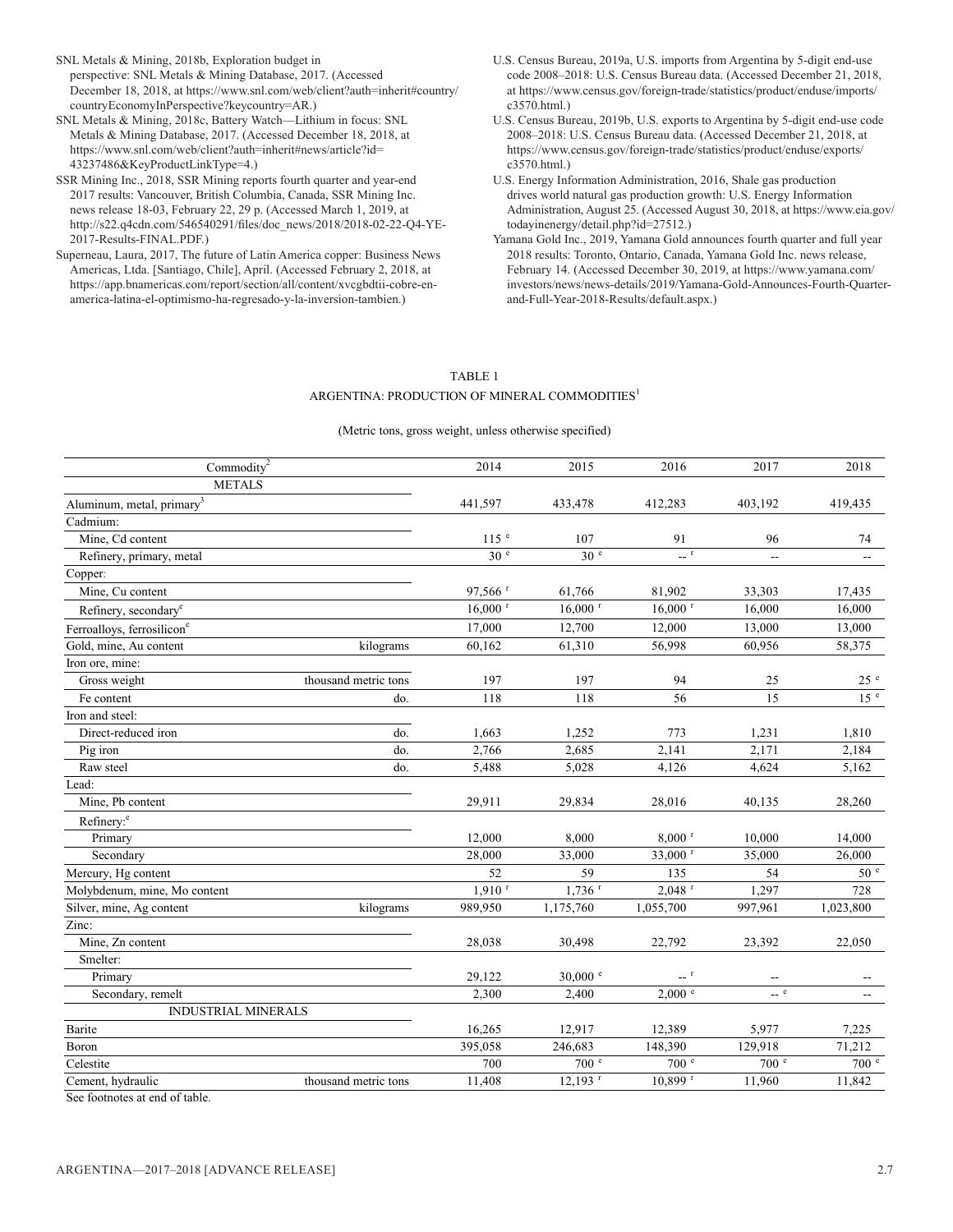#### TABLE 1—Continued ARGENTINA: PRODUCTION OF MINERAL COMMODITIES $^{\rm l}$

#### (Metric tons, gross weight, unless otherwise specified)

| Commodity <sup>2</sup>                                  |                            | 2014            | 2015                | 2016                   | 2017                     | 2018                 |
|---------------------------------------------------------|----------------------------|-----------------|---------------------|------------------------|--------------------------|----------------------|
| INDUSTRIAL MINERALS-Continued                           |                            |                 |                     |                        |                          |                      |
| Clay:                                                   |                            |                 |                     |                        |                          |                      |
| Bentonite                                               |                            | 280,407         | 229,715             | 145,723                | 121,735                  | 52,044               |
| Common clay                                             |                            | 9,058,397       | 9,489,529 r         | 9,209,313 r            | 6,726,653                | 5,486,139            |
| Kaolin                                                  |                            | 45,892          | 62,214              | 26,198                 | 19,940                   | 6,000                |
| Diatomite                                               |                            | 52,039          | 60,951              | 57,113                 | 70,419                   | $70,000$ $e$         |
| Feldspar, mine                                          |                            | 162,854         | 186,974             | 155,217                | 88,465                   | 56,500               |
| Fluorspar                                               |                            | 39,433          | 65,282              | 14,222                 | 13,696                   | 7,924                |
| Gemstones:                                              |                            |                 |                     |                        |                          |                      |
| Rhodochrosite                                           | kilograms                  | 58,889          | 79,405              | 48,152                 | 15,443                   | 22,534               |
| Other, unspecified                                      | do.                        | 7,330           | 11,781              | 15,863                 | 5,548                    | $5,000$ e            |
| Gypsum, mine                                            |                            | 1,560,960       | 1,314,655           | 1,558,390              | 1,275,608                | 774,079              |
| Lithium:                                                |                            |                 |                     |                        |                          |                      |
| Lithium carbonate                                       |                            | 11,698          | 21,111              | 24,409                 | 26,559                   | 29,707               |
| Lithium chloride                                        |                            | 7,370           | 5,848               | 6,468                  | 4,501                    | 5,005                |
| Mica                                                    |                            | 575             | 583                 | 564                    | 189                      | 120                  |
| Perlite                                                 |                            | 22,680          | 23,282              | 17,905                 | 19,924                   | 18,794               |
| Pumice and related materials                            |                            | 7,320           | 7,110               | 7,000                  | 7,000 °                  | 2,310                |
| Salt, common                                            |                            | 1,537,478       | 1,400,762           | 1,812,191              | 1,929,065                | 1,078,287            |
| Silica, mine                                            |                            | 658,673         | 673,253             | 1,098,056              | 949,313                  | 950,000 e            |
| Stone, sand and gravel, construction:                   |                            |                 |                     |                        |                          |                      |
| Sand and gravel:                                        |                            |                 |                     |                        |                          |                      |
| Construction                                            |                            | 42,748,291      | 43,531,705          | 37,149,385             | 39,902,023               | 22,975,589           |
| Gravel                                                  |                            | 29,963,911      | 28,014,042 r        | 18,578,513 r           | 17,560,089               | 16,221,770           |
| Stone:                                                  |                            |                 |                     |                        |                          |                      |
| Crushed:                                                |                            |                 |                     |                        |                          |                      |
| Basalt                                                  |                            | 1,826,751       | 2,120,290           | 1,639,955              | 2,766,811                | $2,000,000$ e        |
| Dolomite, calcareous                                    |                            | 1,280,570       | 1,616,428           | 2,730,786              | 1,790,178                | 2,351,264            |
| Granite, block                                          |                            | 30,808          | 39,353              | 11,768                 | 41,680                   | 40,000 $^{\circ}$    |
| Limestone, calcareous                                   |                            | 20,220,775      | 21,543,473          | 19,798,241             | 20,649,475               | 19,797,787           |
| Serpentine                                              |                            | 346,800         | 361,800             | 210,000                | 52,000                   | 25,000               |
| Shell, calcareous                                       |                            | 573,749         | 590,962             | 608,691                | 610,000                  | 177,976              |
| Unspecified, other                                      |                            | 29,518,229      | 29,600,000 e        | 29,800,000 e           | 30,000,000 e             | 30,000,000 e         |
| Dimension, flagstone                                    |                            | 142,749         | 121,524             | 92,458                 | 14,327                   | 8,904                |
| Other, size and shape unspecified, calcareous:          |                            |                 |                     |                        |                          |                      |
| Calcite                                                 |                            | 196,789         | 358,067             | 406,461                | 425,000                  | 280,000              |
| Marble, onyx, travertine                                |                            | 187,108 r       | 194,072 r           | 192,422 r              | $190,000$ $\degree$      | $190,000$ $^{\circ}$ |
| Sulfur compounds, sulfates:                             |                            |                 |                     |                        |                          |                      |
| Magnesium, epsomite                                     |                            | 1,934           | 1,973               | 1,909                  | $1,900$ e                |                      |
| Talc                                                    |                            | 41,260 $r$      | 27,386 <sup>r</sup> | $11,262$ <sup>r</sup>  | 8,335                    | 11,728<br>$\sim$ e   |
| Vermiculite                                             |                            | 90              | 90                  | 60                     | $\overline{\phantom{a}}$ |                      |
| MINERAL FUELS AND RELATED MATERIALS<br>Coal, bituminous |                            |                 |                     |                        |                          |                      |
|                                                         | thousand metric tons       | 174             | 49<br>769r          | 41                     | 38                       | 38e                  |
| Coke, metallurgical                                     | do.                        | 840             |                     | $631$ <sup>r</sup>     | 672                      | 670 e                |
| Natural gas<br>Peat, horticultural use, turba           | million cubic meters       | 41,484<br>5,109 | 42,895<br>1,436     | 44,988<br>2,400        | 44,595<br>1,960          | 47,020<br>1,310      |
|                                                         |                            |                 |                     |                        |                          |                      |
| Petroleum:<br>Crude                                     | thousand 42-gallon barrels |                 | 194,290             |                        |                          |                      |
|                                                         |                            | 194,253         |                     | $186,639$ <sup>r</sup> | 175,017                  | 178,631              |
| Refinery                                                | do.                        | 191,151         | 195,494             | $175,565$ <sup>r</sup> | 179,580                  | 170,455              |

<sup>e</sup>Estimated. <sup>r</sup>Revised. do. Ditto. -- Zero.

<sup>1</sup>Table includes data available through January 13, 2020. All data are reported unless otherwise noted. Estimated data are rounded to no more than three significant digits.

<sup>2</sup>In addition to the commodities listed, ammonia, antimony, asbestos, pozzolan, strontium, and urea may have been produced, but available information was inadequate to make reliable estimates of output.

 $3$ Production is on a fiscal year basis, ending on June 30 of the year listed.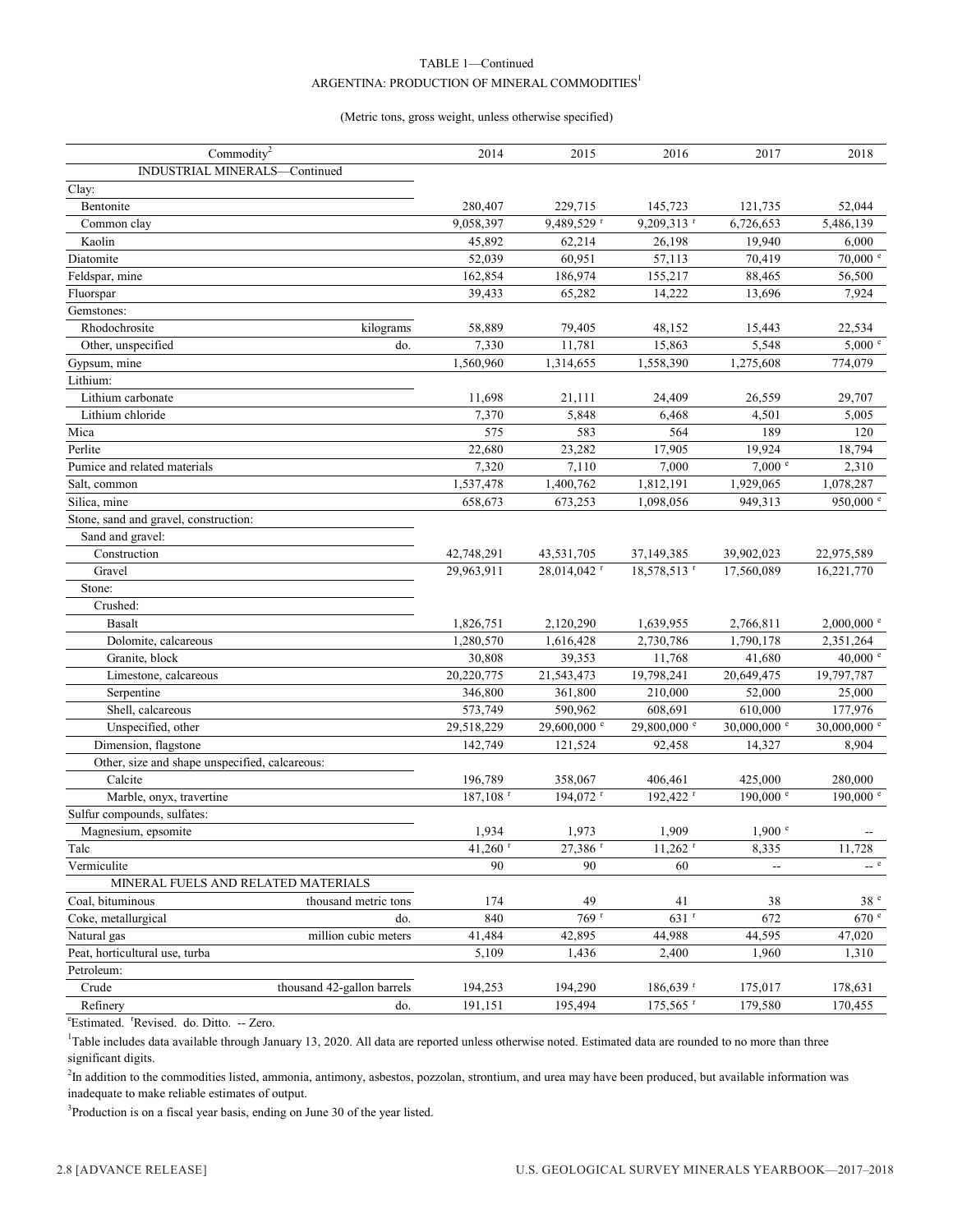#### TABLE 2 ARGENTINA: STRUCTURE OF THE MINERAL INDUSTRY IN 2018

#### (Thousand metric tons unless otherwise specified)

| Major operating companies |             |                                              | Annual                                          |                       |
|---------------------------|-------------|----------------------------------------------|-------------------------------------------------|-----------------------|
| Commodity                 |             | and major equity owners                      | Location of main facilities                     | capacity              |
| Aluminum                  |             | Aluar Aluminio Argentino S.A.I.C.            | Abasto, Buenos Aires Province, and              | 460.                  |
|                           |             | [private, 77%; Government, 10%; National     | Puerto Madryn, Chubut Province                  |                       |
|                           |             | Social Security Administration, 13%]         |                                                 |                       |
| Boron                     |             | Borax Argentina S.A.                         | El Porvenir Mine and plant, Jujuy Province;     | 250.                  |
|                           |             | (Orocobre Ltd., 100%)                        | Sijes, Tincalayu Mines and plants,              |                       |
|                           |             |                                              | and Campo Quijano refinery, Salta Province      |                       |
| Do.                       |             | Procesadora de Boratos Argentinos S.A.       | Loma Blanca Mine, Jujuy Province, and plant     | 36.                   |
|                           |             | (Ferro Corp.)                                | at Palpala, Jujuy Province                      |                       |
| Do.                       |             | Ulex S.A. (private, 100%)                    | Sol de Mañana Mine, Salta Province              | 2.                    |
| Cadmium                   | metric tons | Glencore plc, 100%                           | AR Zinc smelter, Santa Fe Province              | 72.                   |
| Cement                    |             | Cementos Loma Negra C.I.A.S.A.               | Buenos Aires, Catamarca, Cordoba, Corrientes,   | 8,700.                |
|                           |             | (private, $100\%$ )                          | Jujuy, Neuquen, and San Juan Provinces          |                       |
| Do.                       |             | Cementos Avellaneda S.A. (Corporación        | La Calera plant, San Luis Province, and         | 2,800.                |
|                           |             | Uniland S.A. and C. Molins                   | Olavarria plant, Buenos Aires Province          |                       |
|                           |             | International S.A.)                          |                                                 |                       |
| Do.                       |             | Juan Minetti S.A. (LafargeHolcim Ltd., 100%) | Cordoba, Jujuy, and Mendoza Provinces           | 1,700.                |
| Coal                      |             | Yacimientos Carbonífero Río Turbio S.A.      | Rio Turbio, Santa Cruz Province                 | 210.                  |
|                           |             | (private, $100\%$ )                          |                                                 |                       |
| Copper                    |             | Minera Alumbrera Ltd. (Glencore plc,         | Alumbrera Mine, Catamarca Province              | 140.                  |
|                           |             | 50%; Goldcorp Inc., 37.5%; Yamana            |                                                 |                       |
|                           |             | Gold Inc. 12.5%)                             |                                                 |                       |
| Fluorspar                 |             | Fluorita Cordoba S.A. (private, 100%)        | Mine and flotation plant, Cerro Negros, Cordoba | NA.                   |
|                           |             |                                              | Province                                        |                       |
| Gold                      | metric tons | Cerro Vanguardia S.A. [AngloGold             | Cerro Vanguardia Mine, Santa Cruz               | 10.                   |
|                           |             | Ashanti Ltd., 92.5%, and FOMICRUZ S.E.       | Province                                        |                       |
|                           |             | (Government of Santa Cruz Province), 7.5%]   |                                                 |                       |
| Do.                       | do.         | Minera Santa Cruz (Hochschild Mining plc,    | San Jose Mine, Santa Cruz Province              | 3.                    |
|                           |             | 51%, and McEwen Mining Inc., 49%)            |                                                 |                       |
| Do.                       | do.         | Minera Argentina Gold S.A. (Barrick Gold     | Veladero Mine, San Juan Province                | 35                    |
|                           |             | Corp., 50%, and Shandong Gold Ltd., 50%)     |                                                 |                       |
| Do.                       | do.         | Austral Gold Ltd. (private, 100%)            | Casposo Gold Mine, San Juan Province            | 48.                   |
| Do.                       | do.         | Pan American Silver Corp., 100%              | Manantial Espejo Mine, Santa Cruz Province      | 2.                    |
| Do.                       | do.         | Yacimientos Mineros de Agua de Dionisio      | Farallon Negro, Hualfin, and Belen Mines,       | 1.                    |
|                           |             | (YMD) (Government, 100%)                     | Catamarca Province                              |                       |
| Do.                       | do.         | Yamana Gold Inc., 100%                       | Cerro Moro Mine, Santa Cruz Province            | NA.                   |
| Do.                       | do.         | do.                                          | Gualcamayo Mine, San Juan Province              | 6.                    |
| Do.                       | do.         | Minera Alumbrera Ltd. (Glencore plc, 50%;    | Alumbrera Mine, Catamarca Province              | 12.                   |
|                           |             | Goldcorp Inc., 37.5%; Yamana                 |                                                 |                       |
|                           |             | Gold Inc., 12.5%)                            |                                                 |                       |
| Do.                       | do.         | Goldcorp Inc., 100%                          | Cerro Negro Mine, Santa Cruz Province           | 16.                   |
| Iron ore <sup>1</sup>     |             | MCC Minera Sierra Grande S.A.                | Sierra Grande, Rio Negro Province               | 450 iron ore.         |
| Iron and steel            |             | Siderar S.A.I.C. (Ternium S.A.)              | San Nicolas, Buenos Aires Province              | 2,880 steel,          |
|                           |             |                                              |                                                 | 4,500                 |
|                           |             |                                              |                                                 | semimanufactures.     |
| Do.                       |             | Acindar S.A. (AcelorMittal Group)            | Plant Nos. 1 and 3, Buenos Aires Province;      | 1,350 steel,          |
|                           |             |                                              | and Plant No. 2, near Rio Parana,               | $1,000$ DRI. $^2$     |
|                           |             |                                              | Santa Fe Province                               |                       |
| Do.                       |             | Siderca S.A.I.C. (Techint Group)             | <b>Buenos Aires Province</b>                    | 900 steel,            |
|                           |             |                                              |                                                 | 670 DRI. <sup>2</sup> |
| Lead                      |             | AR Zinc Group, 100%                          | Aguilar Mine, Jujuy Province                    | 11.                   |
| Lead and silver           |             | do.                                          | Palpala smelter, Jujuy Province                 | NA.                   |
| Lime                      |             | Cementos Avellaneda, S.A. (Corporación       | La Calera plant, San Luis Province, and         | 220.                  |
|                           |             | Uniland S.A. and C. Molins                   | Olavarria plant, Buenos Aires Province          |                       |
|                           |             | International S.A.)                          |                                                 |                       |
|                           |             |                                              |                                                 |                       |

See footnotes at end of table.